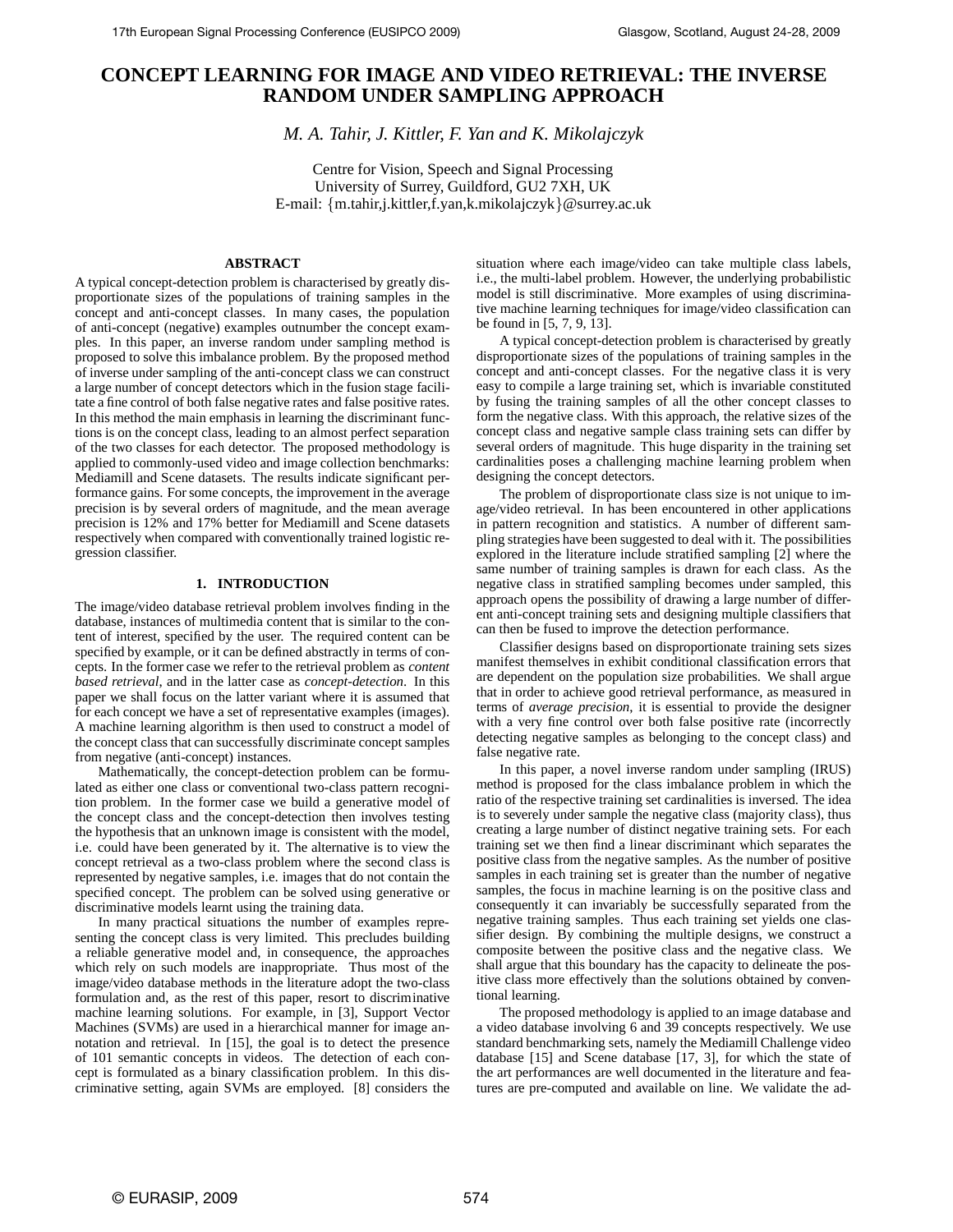vocated approach and demonstrate that it yields significant performance gains. In the case of some concepts the improvement in the average precision is by several orders of magnitude, and the mean average precision is 12% and 17% better for Mediamill and Scene datasets respectively.

The paper is organised as follows. Section 2 provides briefly review several class imbalance methods followed by proposed inverse random under sampling method (IRUS) in section 3. Section 4 describes the experimental setup followed by results and discussion in Section 5. The paper is drawn to conclusion in Section 6.

#### **2. RELATED WORK**

The most commonly used methods to handle imbalanced data sets involve under sampling or over sampling of the original data sets. Random over sampling and random under sampling are the most popular non-heuristic methods that balance class representation through random replication of the minority class and random elimination of majority class examples respectively. There are some limitations of both random under sampling and random over sampling. For instance, under-sampling can discard potentially useful data while over-sampling can increase the likelihood of overfitting [1]. Despite these limitations, random over sampling in general is among the most popular sampling techniques and provides competitive results when compared with most complex methods [1, 11].

Several heuristic methods are proposed to overcome these limitations including Tomek links, Condensed Nearest Neighbour Rule (CNN), One-sided selection and Neighbourhood Cleaning rule (NCL) are several well-known methods for under-sampling [10] while Synthetic Minority Over-Sampling Technique (SMOTE) is a well-known method for over-sampling technique [6]. The main idea in SMOTE is to generate synthetic examples by operating in the "feature space" rather than the "data space" [6]. The minority class is oversampled by interpolating between several minority class examples that lie together. Depending upon the amount of over-sampling required, neighbours from the *k* nearest neighbours are randomly chosen. Thus, the overfitting problem is avoided and the decision boundaries for the minority class are spread further into the majority class space [1].

Liu et al [11] and Chan et al [4] examine the class imbalance problem by combining classifiers built from multiple undersampled training sets. In both approaches, several subsets from the majority class with each subset having approximately the same number of samples as the minority class are created. One classifier is trained from each of these subsets and the minority class and then the classifiers are combined. Both these approaches differ in grouping multiple classifiers and in creating subsets from the majority class.

#### **3. PROPOSED INVERSE RANDOM UNDER SAMPLING METHOD (IRUS)**

In this section, we will discuss the proposed inverse random under sampling (IRUS) method. For convenience, we refer to the minority class as the concept class and the majority class as the anti-concept class. A conventional training of a concept detector using a data set containing representative proportions of samples from the concept and anti-concept classes will tend to find a solution that will be biased towards the larger class. In other words, the probability of misclassifying samples from the anti-concept class will be lower than the probability of error for the concept class. However, the actual performance will be determined by the underlying overlap of the two-classes and the class prior probabilities. Thus, we need to control the probability of misclassification of samples from the anti-concept class to achieve the target performance objectives. This may require setting the operating point of the detector so as to achieve false positive rate that is lower than what would be yielded by conventional training. This could be achieved by biasing the decision boundary in favour of the anti-concept sample error rates using threshold (off set) manipulation. Alternatively, we could increase the imbalance between the number of samples from the twoclasses artificially by eliminating some of them. The latter solution is not very sensible, as we would be depleting the class which is naturally underrepresented even further. The former solution would lead to a substantial increase in the false negative rate.

The problem of learning decision functions in situations involving highly imbalanced class sizes is sometimes mitigated by stratified sampling. This aims to create a training set containing a comparable numbers of samples from all the classes. Clearly, in stratified sampling the training set size would be determined by the number of samples in the underrepresented class. This would lead to a drastic subsampling of the anti-concept class with the resultant reduction in the accuracy of the estimated class boundary. This loss of accuracy can be recovered by means of multiple classifier methodology. By drawing randomly multiple subsets from the anti-concept class data set, each adhering to the stratified sampling criteria, we can design several detectors and fuse their opinions. For a typical imbalance of priors of say 100 : 1, the number of the designs would be too low to allow an alternative approach to controlling false positive error rate and one would have to resort to the biasing methods discussed earlier.

Suppose we take the data set manipulation to the extreme and inverse the imbalance between the two-classes. Effectively we would have to draw sample sets from the anti-concept class of size proportional to  $P^2$  where P is the prior probability of the concept class. This would lead to very small sample sets for the anti-concept class and therefore, a poor definition of the boundary between the two-classes. Nevertheless, the boundary would favour the concept class. Also, as the number of samples from the negative class is very small in relation to the dimensionality of the feature space, the capacity of each boundary to separate the classes fully is high. Moreover, as the number of samples drawn is proportional to  $P^2$ , the number of independent sets that can be drawn will be of the order of  $\frac{1}{P^2}$ . This large number of designs could then be used for controlling the false positive rate using a completely different mechanism. This contrasts with the complex task of biasing a decision boundary in high dimensional space.



Figure 1: Schematic diagram showing each boundary partitions the training data set by a hyperplane tangent to the surface of the volume occupied by the concept class.

Interestingly, there is another important benefit of the the IRUS method. As the number of samples forming the negative class is very small, each detector design will be significantly different. This will produce highly diverse detectors which are required for effective classifier fusion. The fused decision rule achieves better class separation than a single boundary, albeit estimated using more samples. This is conveyed schematically in Figure 1. Each boundary partitions the training data set by a hyperplane tangent to the surface of the volume occupied by the concept class. It is the union of these tangent hyperplanes created by fusion, which constitutes a complex boundary to the concept class. Such boundary could not easily be found by a single linear discriminant function. If one resorted to nonlinear functions, the small sample set training would most likely lead to a over fitting and, consequently, to poor generalisation on the test set. Figure 2 provides supporting evidence for the above conjecture. The histogram of discriminant function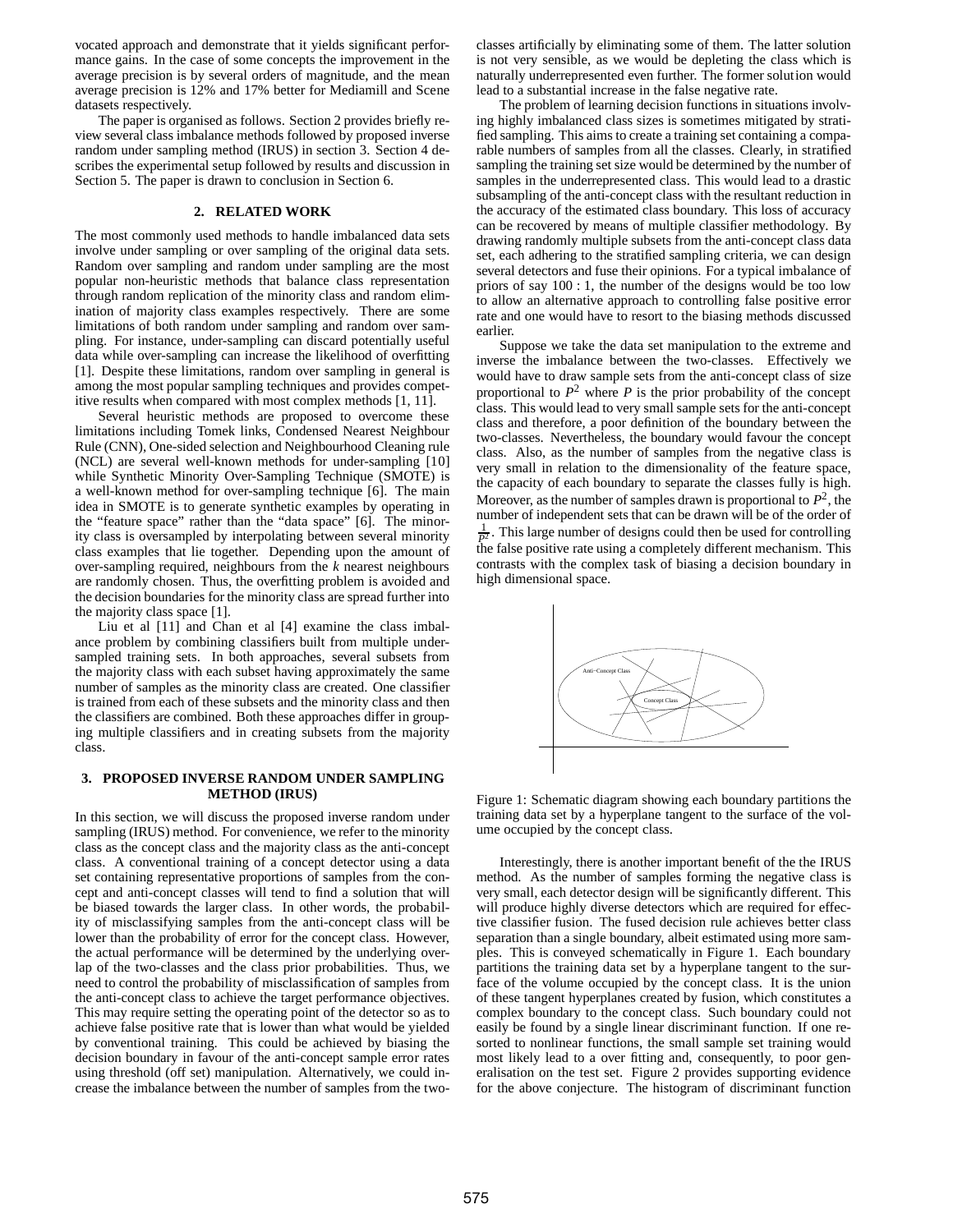values (i.e. distance from the decision boundary) generated by one thousand classifiers designed using the inverse imbalance sampling principle for a single negative class test sample (blue bar) shows many of the classifiers scoring positive values which lie on the concept class side of the boundary. This is expected for more than half of the classifiers, as the negative sample will lie beyond the concept class, but nevertheless on the same side as the concept class. In contrast, discriminant function values for a single positive class test sample show that most of the classifiers scoring positive values lie on the concept side of the boundary.



Figure 2: Histogram of Discriminant Function generated by one thousand classifiers.

In summary, we propose a classifier design approach which is based on an inverse imbalance sampling strategy. This is accomplished by combining the outputs of the multiple concept detectors in the fusion stage and thus allows a very accurate definition of the boundary between the concept class and the anti-concept class.

The pseudo code of IRUS is shown in Algorithm 1. *S* and *Sets* are user specified parameters. *S* controls the number of negative samples drawn at random in each model with values ranging from 1 to  $N_c - 1$ . *Sets* determine the number of models or classifiers with values greater than  $N_a/S$ . For each set  $\Xi'_a$  paired with  $\Xi_c$  we learn a model  $h_i$ . For each model  $h_i$ , the probability of unseen instances belonging to concept class  $D_c$  is calculated. The probabilities from all models are added. The output is a probability set  $\Xi_p$  of the test instances belonging to concept class.  $\Xi_p$  is then used to calculate the performance measure discussed in Section 4.3.

**Algorithm 1** PseudoCode for Inverse Random Under Sampling (IRUS)

- **Require:** Ξ*c*: Training set of concept patterns with cardinality *Nc* Ξ*a*: Training set of anti-concept patterns with cardinality *Na*
	-
	- Ξ*t* : Test set with cardinality *Nt S*: Number of samples from Ξ*a* for each Model
	- *Sets*: Number of classifiers
- **Ensure:**  $\Xi_p$ : Probability set of Test instances belonging to concept class

$$
\Xi_p \Leftarrow 0
$$

**for**  $i = 1$  to *Sets* **do** 

- $\Xi'_a \leftarrow$  Randomly pick *S* samples without replacement from  $\Xi_a$  $T_s \stackrel{\circ}{\Leftarrow} \Xi'_a + \Xi_c$ Train base classifier  $h_i$  using  $T_s$  samples
	- **for**  $j = 1$  to  $N_t$  **do**

 $D_c \leftarrow$  Probability distribution of Test Sample  $\Xi_{t,i}$  belonging to concept class from *h<sup>i</sup>*  $\Xi_{pj} \leftarrow \Xi_{pj} + D_c$ 

$$
end for
$$

**end for**

#### **4. EXPERIMENT DESIGN**

#### **4.1 Datasets**

The effectiveness of the proposed classifier is tested on Mediamill challenge [15] and Scene [3] benchmarks. The mediamill challenge by Snoek et al [15] provides an annotated video dataset, based on the training set of NIST TRECVID 2005 benchmark [14]. This dataset consists of 86 hours of video, divided into a training set (70% of the data or 30993 examples) and test set (30% the data or 12914 examples). On this dataset, the 39 LSCOM-Lite categories are used [12, 16]. The feature vector used in these experiments consists of 120 visual features and available on-line  $<sup>1</sup>$  (Experiment1 in</sup> mediamill challenge by Snoek et al [15]). In scene dataset [3, 17], 6 categories are used. This dataset is divided into 1211 training samples and 1196 test samples. The feature vector consists of 294 features and available on-line  $2$ . Table 1 and 2 show the ground truths in both Mediamill and Scene datasets. Detail description about how these feature are computed can be found in [3, 15].

#### **4.2 Benchmark Methods**

Logistic Regression (LR) is used as the base classifier for the proposed inverse random under sampling technique (IRUS). The IRUS method is compared with the baseline performance based on the SVM classifier with *RBF* kernel [15] and Hybrid Ensemble Boosting Learning method (HMLB) reported in [17]. In addition, we have compared IRUS with sampling techniques Random Under Sampling (RUS), Random Over Sampling (ROS) and SMOTE. For all sampling techniques, LR is used as a base classifier. We have also compared IRUS with ensemble techniques Bagging and AdaBoost with decision tree  $(C4.5)$  as base classifier. The WEKA [18] implementation is used for LR, SMOTE, Bagging and AdaBoost.

#### **4.3 Evaluation Measure**

Average precision is standard image ranking measure and is used in this paper. The average precision is a single-valued measure that is proportional to the area under a precision-recall curve. This value is the average of the precision over all relevant judged shots. This metric combines precision and recall into one performance value. This measure is computed from the ranking list of all the key frames in the database established by ordering their similarities to a specified concept. Average Precision for each concept (*AP*) is defined as

$$
AP = \frac{1}{|R|} \sum_{k=1}^{|R|} c_k
$$
 (1)

where  $R$  is the complete set of the positive samples in a test set and the contribution  $c_k$  of the  $k^{th}$  element in the ranking list is defined as

$$
c_k = \left\{ \begin{array}{ll} \frac{|R \cap M_k|}{k} & if \quad concept true \\ 0 & if \quad concept not true \end{array} \right. \tag{2}
$$

where  $M_k = \{i_1, i_2, \ldots, i_k\}$  is a ranked list of the top *k* retrieved samples from the test set.

## **5. RESULTS AND DISCUSSION 5.1 Experiment1: Video Benchmark**

Table 1 shows the average precision (AP) for each concept using various methods for the mediamill challenge. From the results, it is observed that IRUS method has highest performance in 15 out of 39 concepts. For concepts like animal, court, natural-disaster, policesecurity, prisoner, screen, snow, and waterbody, improvement of over 50% is achieved over LR and SVM. However for some concepts, especially flag-usa and sky, there is decrease in performance. This is explained by the fact that for these concepts, some anticoncept samples are ranked very high; i.e. these samples always lie

<sup>1</sup> http://www.science.uva.nl/research/mediamill/challenge/

<sup>2</sup>http://mlkd.csd.auth.gr/multilabel.html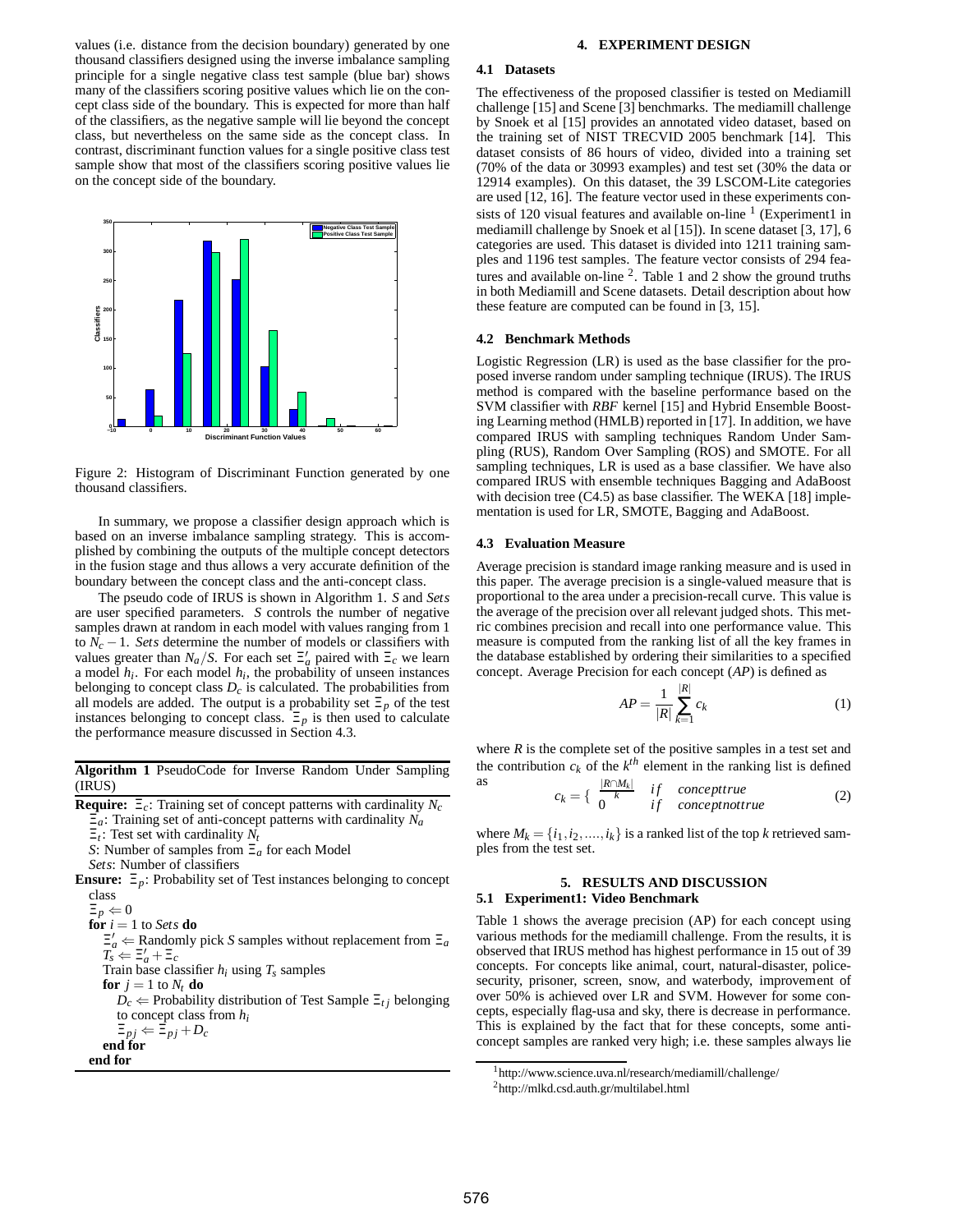| Concept              | <b>Ground Truth</b> |      | LR    | <b>SVM</b> [15] | <b>HMLB</b> [17] | <b>RUS</b> | ROS   | <b>SMOTE</b> | <b>Bagg</b> | AdaBoost | <b>IRUS</b>     |
|----------------------|---------------------|------|-------|-----------------|------------------|------------|-------|--------------|-------------|----------|-----------------|
|                      | Train $(N_c)$       | Test |       | RBF             |                  |            |       |              |             |          | $S = N_c^{0.3}$ |
| Court                | 63                  | 39   | 0.069 | 0.093           | 0.000            | 0.004      | 0.026 | 0.048        | 0.047       | 0.061    | 0.189           |
| Prisoner             | 103                 | 28   | 0.005 | 0.047           | 0.000            | 0.003      | 0.006 | 0.005        | 0.007       | 0.048    | 0.137           |
| Snow                 | 126                 | 68   | 0.054 | 0.085           | 0.108            | 0.011      | 0.024 | 0.042        | 0.152       | 0.131    | 0.170           |
| <b>Bus</b>           | 132                 | 83   | 0.011 | 0.013           | 0.000            | 0.008      | 0.010 | 0.011        | 0.009       | 0.013    | 0.011           |
| Explosion            | 164                 | 134  | 0.081 | 0.098           | 0.076            | 0.025      | 0.056 | 0.079        | 0.077       | 0.049    | 0.083           |
| Charts               | 234                 | 66   | 0.290 | 0.327           | 0.171            | 0.017      | 0.106 | 0.224        | 0.347       | 0.300    | 0.282           |
| Boat                 | 242                 | 70   | 0.043 | 0.096           | 0.121            | 0.044      | 0.031 | 0.041        | 0.112       | 0.183    | 0.138           |
| Desert               | 250                 | 186  | 0.106 | 0.103           | 0.174            | 0.065      | 0.094 | 0.113        | 0.110       | 0.080    | 0.142           |
| Natural Disaster     | 250                 | 120  | 0.048 | 0.055           | 0.065            | 0.027      | 0.042 | 0.046        | 0.059       | 0.057    | 0.113           |
| Flag USA             | 285                 | 121  | 0.183 | 0.227           | 0.171            | 0.043      | 0.145 | 0.212        | 0.130       | 0.085    | 0.087           |
| Police/Security      | 286                 | 100  | 0.018 | 0.012           | 0.000            | 0.013      | 0.017 | 0.017        | 0.054       | 0.029    | 0.100           |
| Aircraft             | 306                 | 122  | 0.080 | 0.073           | 0.187            | 0.046      | 0.066 | 0.082        | 0.086       | 0.074    | 0.138           |
| Weather Report       | 307                 | 161  | 0.342 | 0.405           | 0.307            | 0.114      | 0.178 | 0.319        | 0.263       | 0.261    | 0.429           |
| Animal               | 309                 | 117  | 0.148 | 0.209           | 0.141            | 0.028      | 0.062 | 0.119        | 0.310       | 0.395    | 0.436           |
| Maps                 | 358                 | 156  | 0.378 | 0.476           | 0.389            | 0.110      | 0.256 | 0.377        | 0.386       | 0.356    | 0.504           |
| Truck                | 361                 | 132  | 0.039 | 0.038           | 0.040            | 0.033      | 0.036 | 0.036        | 0.031       | 0.022    | 0.043           |
| Screen               | 475                 | 245  | 0.095 | 0.101           | 0.061            | 0.055      | 0.073 | 0.087        | 0.107       | 0.095    | 0.185           |
| Office               | 485                 | 226  | 0.076 | 0.077           | 0.282            | 0.056      | 0.065 | 0.079        | 0.077       | 0.064    | 0.108           |
| Mountain             | 508                 | 131  | 0.190 | 0.141           | 0.134            | 0.121      | 0.169 | 0.181        | 0.215       | 0.176    | 0.252           |
| People Marching      | 597                 | 533  | 0.261 | 0.228           | 0.332            | 0.208      | 0.245 | 0.297        | 0.178       | 0.165    | 0.205           |
| Water Body           | 716                 | 244  | 0.173 | 0.150           | 0.146            | 0.121      | 0.150 | 0.188        | 0.257       | 0.272    | 0.333           |
| Corporate-Leader     | 797                 | 168  | 0.018 | 0.016           | 0.000            | 0.016      | 0.018 | 0.019        | 0.016       | 0.015    | 0.019           |
| <b>Sports</b>        | 1166                | 337  | 0.211 | 0.304           | 0.115            | 0.119      | 0.139 | 0.147        | 0.181       | 0.184    | 0.199           |
| Vegetation           | 1198                | 599  | 0.215 | 0.183           | 0.191            | 0.193      | 0.192 | 0.197        | 0.161       | 0.131    | 0.179           |
| Military             | 1283                | 850  | 0.242 | 0.217           | 0.250            | 0.226      | 0.236 | 0.241        | 0.182       | 0.152    | 0.239           |
| Meeting              | 1405                | 627  | 0.245 | 0.257           | 0.272            | 0.223      | 0.233 | 0.234        | 0.198       | 0.163    | 0.233           |
| Car                  | 1509                | 766  | 0.232 | 0.252           | 0.253            | 0.188      | 0.208 | 0.222        | 0.250       | 0.233    | 0.241           |
| Building             | 2126                | 1441 | 0.303 | 0.316           | 0.335            | 0.257      | 0.286 | 0.293        | 0.278       | 0.232    | 0.297           |
| Road                 | 2404                | 852  | 0.190 | 0.195           | 0.212            | 0.177      | 0.183 | 0.185        | 0.196       | 0.184    | 0.198           |
| Government Leader    | 2899                | 1016 | 0.235 | 0.213           | 0.202            | 0.211      | 0.224 | 0.224        | 0.167       | 0.152    | 0.217           |
| Sky                  | 3339                | 1469 | 0.535 | 0.478           | 0.373            | 0.513      | 0.520 | 0.511        | 0.446       | 0.394    | 0.451           |
| Crowd                | 3559                | 2082 | 0.519 | 0.480           | 0.397            | 0.505      | 0.513 | 0.517        | 0.454       | 0.414    | 0.454           |
| Urban                | 3651                | 1136 | 0.217 | 0.222           | 0.197            | 0.204      | 0.211 | 0.205        | 0.242       | 0.215    | 0.223           |
| Walking/Running      | 4219                | 2174 | 0.370 | 0.353           | 0.311            | 0.359      | 0.363 | 0.367        | 0.330       | 0.286    | 0.334           |
| Studio               | 4234                | 1834 | 0.640 | 0.636           | 0.463            | 0.606      | 0.612 | 0.614        | 0.660       | 0.628    | 0.666           |
| Entertainment        | 6088                | 1621 | 0.281 | 0.166           | 0.194            | 0.273      | 0.277 | 0.262        | 0.323       | 0.293    | 0.293           |
| Outdoor              | 10130               | 4950 | 0.739 | 0.688           | 0.688            | 0.735      | 0.736 | 0.732        | 0.736       | 0.703    | 0.710           |
| Face                 | 19883               | 8055 | 0.897 | 0.895           | 0.712            | 0.898      | 0.897 | 0.895        | 0.881       | 0.876    | 0.895           |
| People               | 24071               | 9798 | 0.941 | 0.831           | 0.830            | 0.942      | 0.941 | 0.941        | 0.930       | 0.918    | 0.937           |
| MAP $(N_c < 1000)$ ) |                     |      | 0.123 | 0.140           | 0.132            | 0.053      | 0.085 | 0.119        | 0.138       | 0.133    | 0.187           |
| MAP $(N_c > 1000)$ ) |                     |      | 0.412 | 0.393           | 0.353            | 0.390      | 0.398 | 0.399        | 0.389       | 0.362    | 0.398           |
| Overall MAP          |                     |      | 0.249 | 0.250           | 0.228            | 0.200      | 0.222 | 0.241        | 0.247       | 0.233    | 0.279           |

Table 1: Comparison of Average Precision with different methods for Mediamill data set. *S* = Number of negative samples used for each classifier in IRUS (See Algorithm 1). The second and third columns show the Ground Truths with  $N_c$  is the number of samples in the concept class.

| Concept             | Ground Truth $(N_c)$ |      | LR    | <b>SVM</b> | <b>HMLB</b> [17] | <b>RUS</b> | <b>ROS</b> | <b>SMOTE</b> | Bagg  | AdaBoost | <b>IRUS</b>     |
|---------------------|----------------------|------|-------|------------|------------------|------------|------------|--------------|-------|----------|-----------------|
|                     | Train                | Test |       | RBF        |                  |            |            |              |       |          | $S = N_c^{0.2}$ |
| Mountain            | 196                  | 235  | 0.829 | 0.896      | 0.526            | 0.812      | 0.807      | 0.839        | 0.884 | 0.866    | 0.888           |
| Field               | 197                  | 200  | 0.681 | 0.873      | 0.533            | 0.707      | 0.646      | 0.673        | 0.876 | 0.899    | 0.877           |
| <b>Fall Foliage</b> | 199                  | 165  | 0.922 | 0.960      | 0.651            | 0.930      | 0.924      | 0.927        | 0.920 | 0.948    | 0.880           |
| Urban               | 207                  | 204  | 0.501 | 0.689      | 0.371            | 0.446      | 0.476      | 0.478        | 0.674 | 0.668    | 0.765           |
| Beach               | 227                  | 200  | 0.702 | 0.772      | 0.374            | 0.663      | 0.680      | 0.707        | 0.759 | 0.727    | 0.817           |
| Sunset              | 277                  | 256  | 0.488 | 0.562      | 0.349            | 0.437      | 0.491      | 0.509        | 0.566 | 0.586    | 0.610           |
| <b>MAP</b>          |                      |      | 0.687 | 0.792      | 0.467            | 0.666      | 0.671      | 0.689        | 0.780 | 0.782    | 0.806           |

Table 2: Comparison of Average Precision with different methods for Scene data set.